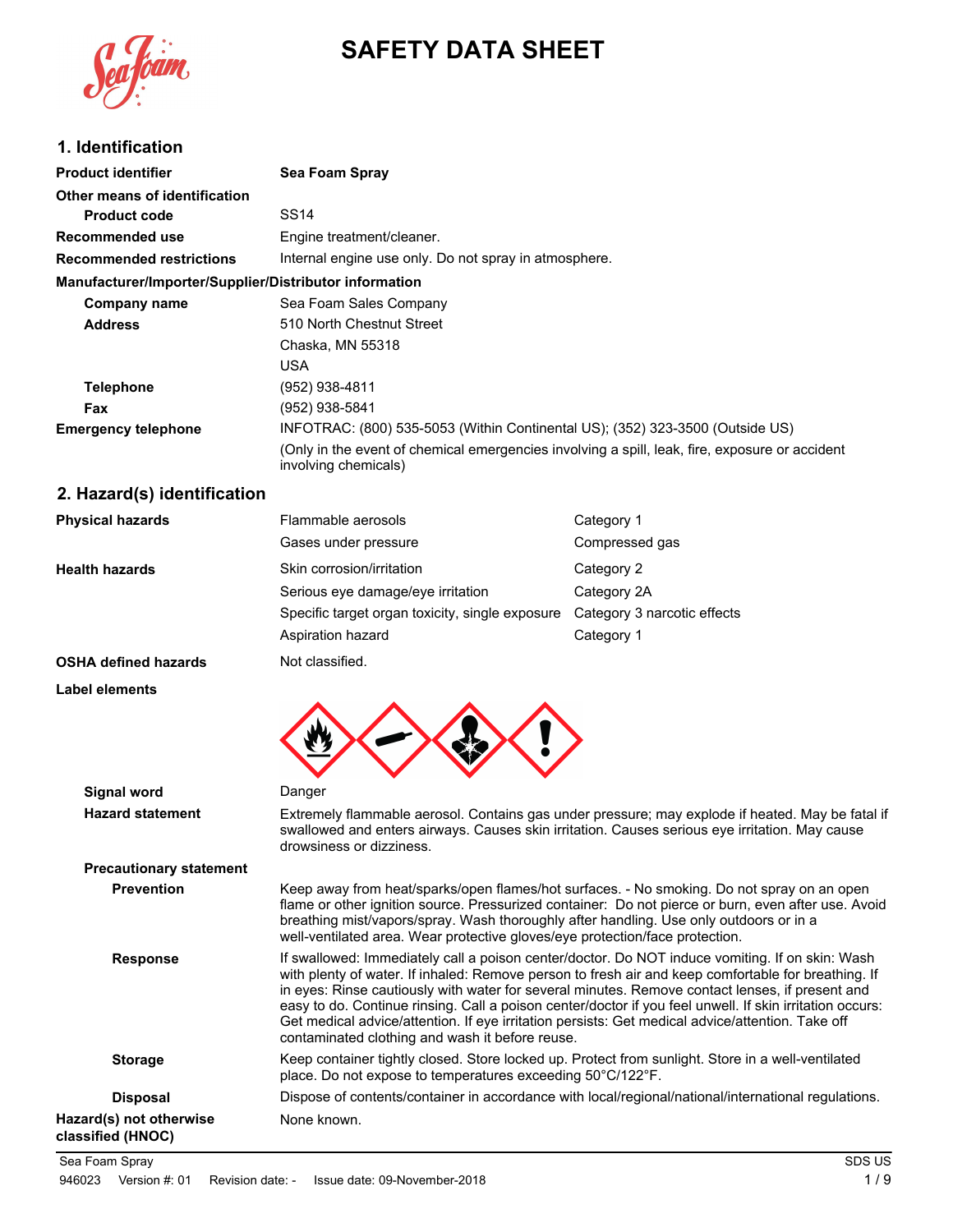### **3. Composition/information on ingredients**

| <b>Mixtures</b>                                                              |                                                                                                                                                                                                                                                                                                            |                   |           |
|------------------------------------------------------------------------------|------------------------------------------------------------------------------------------------------------------------------------------------------------------------------------------------------------------------------------------------------------------------------------------------------------|-------------------|-----------|
| <b>Chemical name</b>                                                         |                                                                                                                                                                                                                                                                                                            | <b>CAS number</b> | $\%$      |
| Hydrocarbon blend                                                            |                                                                                                                                                                                                                                                                                                            |                   | $65 - 85$ |
| Isopropanol                                                                  |                                                                                                                                                                                                                                                                                                            | 67-63-0           | $10 - 20$ |
| Carbon dioxide                                                               |                                                                                                                                                                                                                                                                                                            | 124-38-9          | $2 - 5$   |
| <b>Composition comments</b>                                                  | All concentrations are in percent by weight unless otherwise indicated.<br>Chemical ingredient identity and/or concentration information withheld for some or all components<br>present is confidential business information (trade secret), and is being withheld as permitted by<br>29 CFR 1910.1200(i). |                   |           |
| 4. First-aid measures                                                        |                                                                                                                                                                                                                                                                                                            |                   |           |
| <b>Inhalation</b>                                                            | Remove victim to fresh air and keep at rest in a position comfortable for breathing. Call a poison<br>center or doctor/physician if you feel unwell.                                                                                                                                                       |                   |           |
| <b>Skin contact</b>                                                          | Remove contaminated clothing. Wash with plenty of soap and water. If skin irritation occurs: Get<br>medical advice/attention.                                                                                                                                                                              |                   |           |
| Eye contact                                                                  | Immediately flush eyes with plenty of water for at least 15 minutes. Remove contact lenses, if<br>present and easy to do. Continue rinsing. Get medical attention if irritation develops and persists.                                                                                                     |                   |           |
| Ingestion                                                                    | Call a physician or poison control center immediately. Rinse mouth. Do not induce vomiting. If<br>vomiting occurs, keep head low so that stomach content doesn't get into the lungs.                                                                                                                       |                   |           |
| <b>Most important</b><br>symptoms/effects, acute and<br>delayed              | Aspiration may cause pulmonary edema and pneumonitis. May cause drowsiness and dizziness.<br>Headache. Nausea, vomiting. Severe eye irritation. Symptoms may include stinging, tearing,<br>redness, swelling, and blurred vision. Skin irritation. May cause redness and pain.                             |                   |           |
| Indication of immediate<br>medical attention and special<br>treatment needed | Provide general supportive measures and treat symptomatically. Keep victim under observation.<br>Symptoms may be delayed.                                                                                                                                                                                  |                   |           |
| <b>General information</b>                                                   | Ensure that medical personnel are aware of the material(s) involved, and take precautions to<br>protect themselves. Show this safety data sheet to the doctor in attendance.                                                                                                                               |                   |           |
| 5. Fire-fighting measures                                                    |                                                                                                                                                                                                                                                                                                            |                   |           |
| Suitable extinguishing media                                                 | Water fog. Alcohol resistant foam. Dry chemical powder. Carbon dioxide (CO2).                                                                                                                                                                                                                              |                   |           |
| Unsuitable extinguishing<br>media                                            | Do not use water jet as an extinguisher, as this will spread the fire.                                                                                                                                                                                                                                     |                   |           |
| Specific hazards arising from<br>the chemical                                | Contents under pressure. Pressurized container may explode when exposed to heat or flame.<br>During fire, gases hazardous to health may be formed. Combustion products may include: carbon<br>oxides.                                                                                                      |                   |           |
| Special protective equipment<br>and precautions for firefighters             | Firefighters must use standard protective equipment including flame retardant coat, helmet with<br>face shield, gloves, rubber boots, and in enclosed spaces, SCBA.                                                                                                                                        |                   |           |
| <b>Fire fighting</b><br>equipment/instructions                               | In case of fire: Stop leak if safe to do so. Move containers from fire area if you can do so without<br>risk. Containers should be cooled with water to prevent vapor pressure build up. Fight fire from<br>protected location or safe distance.                                                           |                   |           |
| <b>Specific methods</b>                                                      | Use standard firefighting procedures and consider the hazards of other involved materials. Move<br>containers from fire area if you can do so without risk.                                                                                                                                                |                   |           |
| <b>General fire hazards</b>                                                  | Extremely flammable aerosol. Contents under pressure. Pressurized container may explode when<br>exposed to heat or flame.                                                                                                                                                                                  |                   |           |
| 6. Accidental release measures                                               |                                                                                                                                                                                                                                                                                                            |                   |           |

Keep unnecessary personnel away. Keep people away from and upwind of spill/leak. Keep out of low areas. Many gases are heavier than air and will spread along ground and collect in low or confined areas (sewers, basements, tanks). Wear appropriate protective equipment and clothing during clean-up. Avoid breathing mist/vapors/spray. Emergency personnel need self-contained breathing equipment. Do not touch damaged containers or spilled material unless wearing appropriate protective clothing. Ventilate closed spaces before entering them. Local authorities should be advised if significant spillages cannot be contained. For personal protection, see section 8 of the SDS. **Personal precautions, protective equipment and emergency procedures**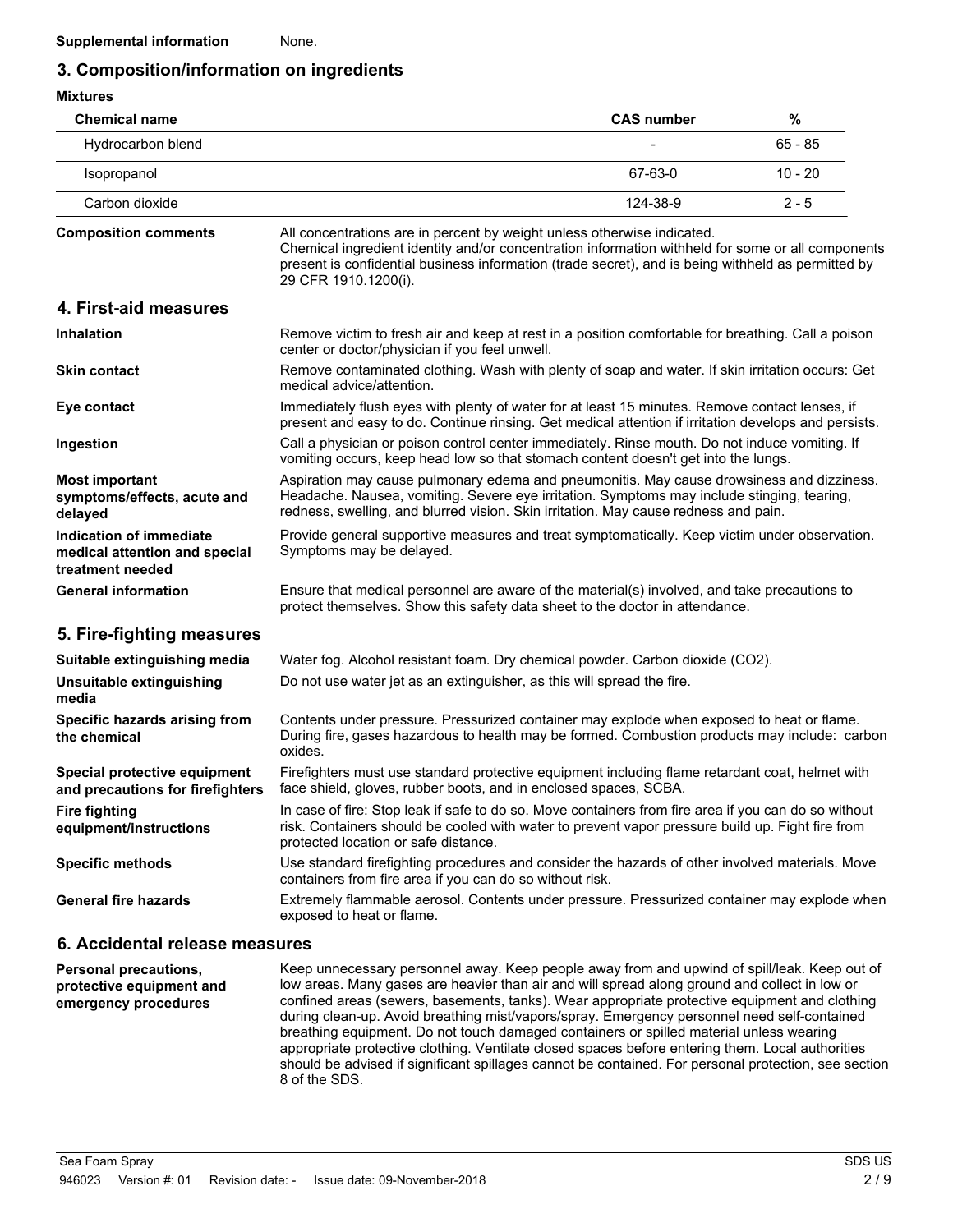| <b>Methods and materials for</b><br>containment and cleaning up | Stop leak if you can do so without risk. Move the aerosol cans to a safe and open area if the leak<br>is irreparable. Isolate area until gas has dispersed. Eliminate all ignition sources (no smoking,<br>flares, sparks, or flames in immediate area). Keep combustibles (wood, paper, oil, etc.) away from<br>spilled material. Prevent entry into waterways, sewer, basements or confined areas.                                                                                                                                                                                                      |
|-----------------------------------------------------------------|-----------------------------------------------------------------------------------------------------------------------------------------------------------------------------------------------------------------------------------------------------------------------------------------------------------------------------------------------------------------------------------------------------------------------------------------------------------------------------------------------------------------------------------------------------------------------------------------------------------|
|                                                                 | Pick up undamaged aerosol cans mechanically. Dike leaked material, where this is possible.<br>Absorb in vermiculite, dry sand or earth and place into containers. Scoop up used absorbent into<br>drums or other appropriate container. Following product recovery, flush area with water. Collect<br>runoff for recycling or disposal as potential hazardous waste.                                                                                                                                                                                                                                      |
|                                                                 | Never return spills to original containers for re-use. For waste disposal, see section 13 of the SDS.                                                                                                                                                                                                                                                                                                                                                                                                                                                                                                     |
| <b>Environmental precautions</b>                                | Avoid release to the environment. Inform appropriate managerial or supervisory personnel of all<br>environmental releases. Prevent further leakage or spillage if safe to do so. Avoid discharge into<br>drains, water courses or onto the ground. U.S. regulations require reporting releases of this<br>material to the environment which exceed the reportable quantity or oil spills which could reach<br>any waterway including intermittent dry creeks. The National Response Center can be reached at<br>(800)424-8802.                                                                            |
| 7. Handling and storage                                         |                                                                                                                                                                                                                                                                                                                                                                                                                                                                                                                                                                                                           |
| <b>Precautions for safe handling</b>                            | Pressurized container: Do not pierce or burn, even after use. Do not use if spray button is missing<br>or defective. Do not spray on a naked flame or any other incandescent material. When using do<br>not smoke. Protect containers from damage. Do not cut, weld, solder, drill, grind, or expose<br>containers to heat, flame, sparks, or other sources of ignition.                                                                                                                                                                                                                                  |
|                                                                 | Avoid contact with eyes, skin, and clothing. Avoid prolonged exposure. Avoid breathing<br>mist/vapors/spray. Use only in well-ventilated areas. Wear appropriate personal protective<br>equipment. Wash hands thoroughly after handling. Avoid release to the environment. Observe<br>good industrial hygiene practices.                                                                                                                                                                                                                                                                                  |
| Conditions for safe storage,<br>including any incompatibilities | Store locked up. Pressurized container. Protect from sunlight and do not expose to temperatures<br>exceeding 50°C/122 °F. Keep away from heat, sparks and open flame. This material can<br>accumulate static charge which may cause spark and become an ignition source. Prevent<br>electrostatic charge build-up by using common bonding and grounding techniques. Store in tightly<br>closed container. Store in a well-ventilated place. Stored containers should be periodically<br>checked for general condition and leakage. Store away from incompatible materials (see Section<br>10 of the SDS). |

### **8. Exposure controls/personal protection**

#### **Occupational exposure limits**

#### **US. OSHA Table Z-1 Limits for Air Contaminants (29 CFR 1910.1000)**

| <b>Components</b>                           | <b>Type</b> | <b>Value</b>                              | Form        |
|---------------------------------------------|-------------|-------------------------------------------|-------------|
| Carbon dioxide (CAS<br>$124 - 38 - 9$       | PEL         | 5000 ppm                                  |             |
| Hydrocarbon blend                           | <b>PEL</b>  | $5$ mg/m $3$                              | Mist.       |
|                                             |             | 2000 mg/m3                                |             |
|                                             |             | 500 ppm                                   |             |
| Isopropanol (CAS 67-63-0)                   | <b>PEL</b>  | 980 mg/m3                                 |             |
|                                             |             | 400 ppm                                   |             |
| <b>US. ACGIH Threshold Limit Values</b>     |             |                                           |             |
| <b>Components</b>                           | <b>Type</b> | Value                                     | <b>Form</b> |
| Carbon dioxide (CAS<br>$124 - 38 - 9$       | <b>STEL</b> | 30000 ppm                                 |             |
|                                             | <b>TWA</b>  | 5000 ppm                                  |             |
| Hydrocarbon blend                           | <b>TWA</b>  | Inhalable fraction.<br>$5 \text{ mg/m}$ 3 |             |
| Isopropanol (CAS 67-63-0)                   | <b>STEL</b> | 400 ppm                                   |             |
|                                             | <b>TWA</b>  | 200 ppm                                   |             |
| US. NIOSH: Pocket Guide to Chemical Hazards |             |                                           |             |
| <b>Components</b>                           | <b>Type</b> | Value                                     | Form        |
| Carbon dioxide (CAS<br>$124 - 38 - 9$       | <b>STEL</b> | 54000 mg/m3                               |             |
|                                             |             | 30000 ppm                                 |             |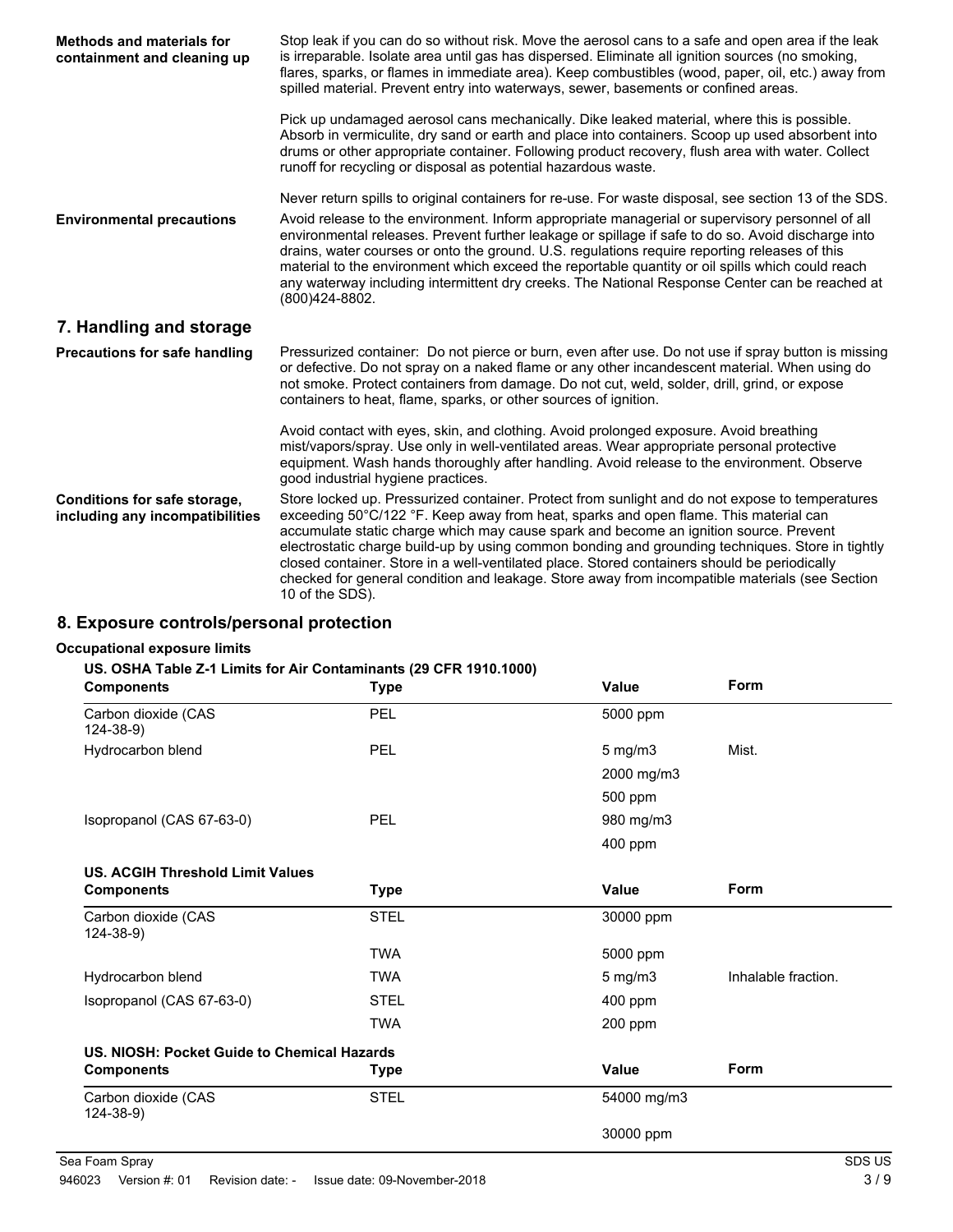### **US. NIOSH: Pocket Guide to Chemical Hazards**

| <b>Components</b>                                                                 |              | <b>Type</b>                                                                                                                                                                                                                                                                               |                 | <b>Value</b>         | Form                                                                                                                                                                                                                                                                                                |
|-----------------------------------------------------------------------------------|--------------|-------------------------------------------------------------------------------------------------------------------------------------------------------------------------------------------------------------------------------------------------------------------------------------------|-----------------|----------------------|-----------------------------------------------------------------------------------------------------------------------------------------------------------------------------------------------------------------------------------------------------------------------------------------------------|
|                                                                                   |              | <b>TWA</b>                                                                                                                                                                                                                                                                                |                 | 9000 mg/m3           |                                                                                                                                                                                                                                                                                                     |
|                                                                                   |              |                                                                                                                                                                                                                                                                                           |                 | 5000 ppm             |                                                                                                                                                                                                                                                                                                     |
| Hydrocarbon blend                                                                 |              | Ceiling                                                                                                                                                                                                                                                                                   |                 | 1800 mg/m3           |                                                                                                                                                                                                                                                                                                     |
|                                                                                   |              | <b>STEL</b>                                                                                                                                                                                                                                                                               |                 | 10 $mg/m3$           | Mist.                                                                                                                                                                                                                                                                                               |
| Isopropanol (CAS 67-63-0)                                                         |              | <b>STEL</b>                                                                                                                                                                                                                                                                               |                 | 1225 mg/m3           |                                                                                                                                                                                                                                                                                                     |
|                                                                                   |              |                                                                                                                                                                                                                                                                                           |                 | 500 ppm              |                                                                                                                                                                                                                                                                                                     |
|                                                                                   |              | <b>TWA</b>                                                                                                                                                                                                                                                                                |                 | 980 mg/m3            |                                                                                                                                                                                                                                                                                                     |
|                                                                                   |              |                                                                                                                                                                                                                                                                                           |                 | 400 ppm              |                                                                                                                                                                                                                                                                                                     |
| <b>Biological limit values</b>                                                    |              |                                                                                                                                                                                                                                                                                           |                 |                      |                                                                                                                                                                                                                                                                                                     |
| <b>ACGIH Biological Exposure Indices</b>                                          |              |                                                                                                                                                                                                                                                                                           |                 |                      |                                                                                                                                                                                                                                                                                                     |
| <b>Components</b>                                                                 | <b>Value</b> | <b>Determinant</b>                                                                                                                                                                                                                                                                        | <b>Specimen</b> | <b>Sampling Time</b> |                                                                                                                                                                                                                                                                                                     |
| Isopropanol (CAS 67-63-0) 40 mg/l                                                 |              | Acetone                                                                                                                                                                                                                                                                                   | Urine           |                      |                                                                                                                                                                                                                                                                                                     |
| * - For sampling details, please see the source document.                         |              |                                                                                                                                                                                                                                                                                           |                 |                      |                                                                                                                                                                                                                                                                                                     |
| controls<br>Individual protection measures, such as personal protective equipment | shower.      |                                                                                                                                                                                                                                                                                           |                 |                      | applicable, use process enclosures, local exhaust ventilation, or other engineering controls to<br>maintain airborne levels below recommended exposure limits. If exposure limits have not been<br>established, maintain airborne levels to an acceptable level. Provide eyewash station and safety |
| <b>Eye/face protection</b>                                                        |              | Wear safety glasses with side shields (or goggles). Face shield is recommended.                                                                                                                                                                                                           |                 |                      |                                                                                                                                                                                                                                                                                                     |
| <b>Skin protection</b>                                                            |              |                                                                                                                                                                                                                                                                                           |                 |                      |                                                                                                                                                                                                                                                                                                     |
| <b>Hand protection</b>                                                            | supplier.    |                                                                                                                                                                                                                                                                                           |                 |                      | Wear appropriate chemical resistant gloves. Suitable gloves can be recommended by the glove                                                                                                                                                                                                         |
| <b>Skin protection</b>                                                            |              |                                                                                                                                                                                                                                                                                           |                 |                      |                                                                                                                                                                                                                                                                                                     |
| Other                                                                             |              | Wear appropriate chemical resistant clothing.                                                                                                                                                                                                                                             |                 |                      |                                                                                                                                                                                                                                                                                                     |
| <b>Respiratory protection</b>                                                     |              | When workers are facing concentrations above the exposure limit they must use appropriate<br>certified respirators. Wear NIOSH approved respirator appropriate for airborne exposure at the<br>point of use. Appropriate respirator selection should be made by a qualified professional. |                 |                      |                                                                                                                                                                                                                                                                                                     |
| <b>Thermal hazards</b>                                                            |              | Wear appropriate thermal protective clothing, when necessary.                                                                                                                                                                                                                             |                 |                      |                                                                                                                                                                                                                                                                                                     |
| General hygiene<br>considerations                                                 |              | When using do not smoke. Always observe good personal hygiene measures, such as washing<br>after handling the material and before eating, drinking, and/or smoking. Routinely wash work<br>clothing and protective equipment to remove contaminants.                                      |                 |                      |                                                                                                                                                                                                                                                                                                     |

### **9. Physical and chemical properties**

| Appearance                                   |                                         |
|----------------------------------------------|-----------------------------------------|
| <b>Physical state</b>                        | Liquid.                                 |
| Form                                         | Aerosol spray can - Pressurized Liquid. |
| Color                                        | Colorless.                              |
| Odor                                         | Petroleum hydrocarbon.                  |
| Odor threshold                               | Not available.                          |
| рH                                           | Not available.                          |
| Melting point/freezing point                 | Not available.                          |
| Initial boiling point and boiling<br>range   | 180 °F (82.2 °C)                        |
| <b>Flash point</b>                           | 55.0 °F (12.8 °C) Tag Closed Cup        |
| <b>Evaporation rate</b>                      | < 1                                     |
| Flammability (solid, gas)                    | Not applicable.                         |
| Upper/lower flammability or explosive limits |                                         |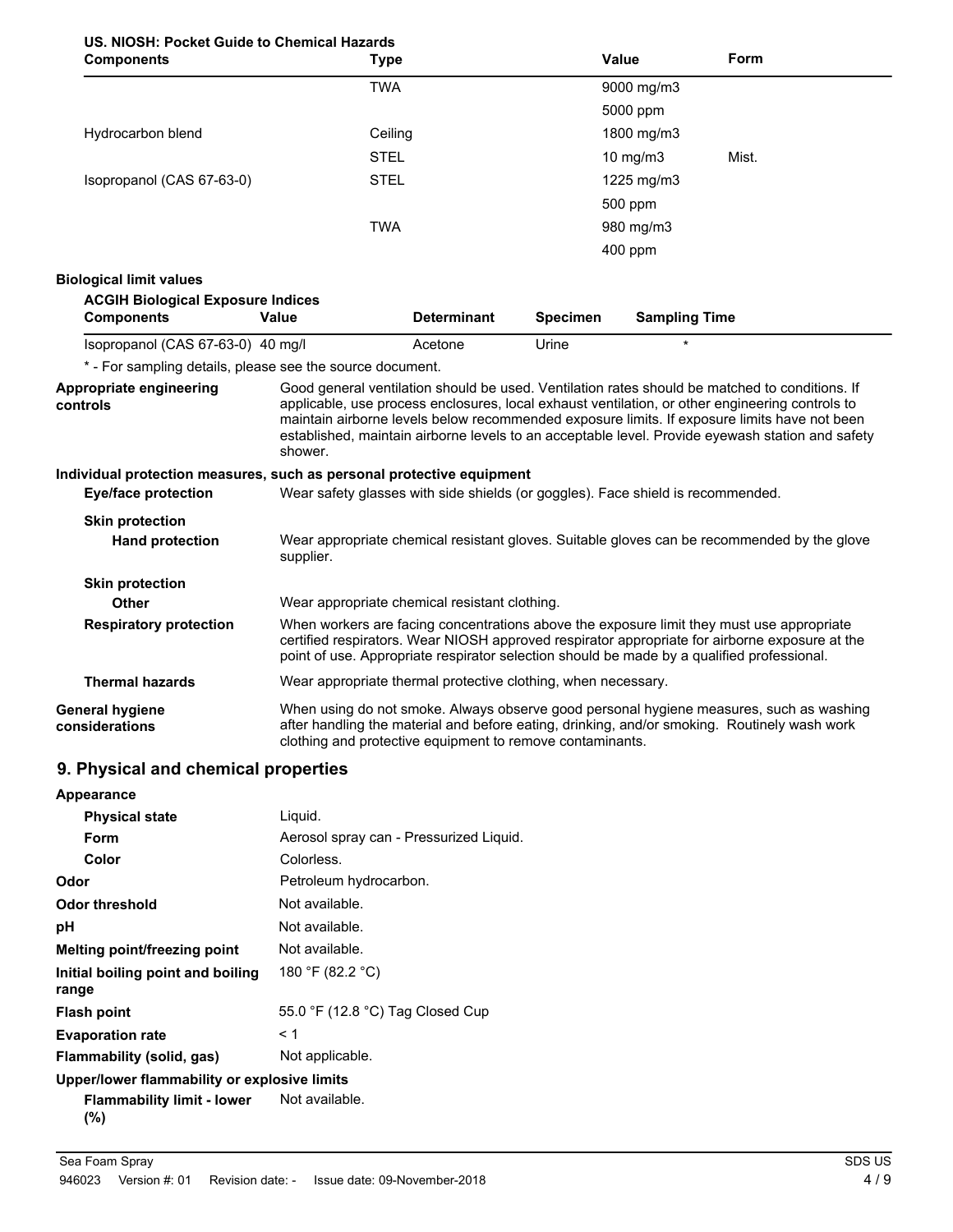| <b>Flammability limit - upper</b><br>$(\% )$      | Not available.    |
|---------------------------------------------------|-------------------|
| Vapor pressure                                    | 80 - 90 psig      |
| Vapor density                                     | $> 1$ (Air=1)     |
| <b>Relative density</b>                           | 0.8               |
| Solubility(ies)                                   |                   |
| Solubility (water)                                | Slightly soluble. |
| <b>Partition coefficient</b><br>(n-octanol/water) | Not available.    |
| <b>Auto-ignition temperature</b>                  | Not available.    |
| Decomposition temperature                         | Not available.    |
| <b>Viscosity</b>                                  | Not available.    |
| <b>Other information</b>                          |                   |
| <b>Explosive properties</b>                       | Not explosive.    |
| <b>Heat of combustion</b>                         | 34 kJ/g           |
| <b>Oxidizing properties</b>                       | Not oxidizing.    |
| <b>VOC</b>                                        | 367 g/l           |

### **10. Stability and reactivity**

| <b>Reactivity</b>                            | The product is stable and non-reactive under normal conditions of use, storage and transport.                                                                            |  |  |
|----------------------------------------------|--------------------------------------------------------------------------------------------------------------------------------------------------------------------------|--|--|
| <b>Chemical stability</b>                    | Material is stable under normal conditions.                                                                                                                              |  |  |
| <b>Possibility of hazardous</b><br>reactions | No dangerous reaction known under conditions of normal use.                                                                                                              |  |  |
| <b>Conditions to avoid</b>                   | Keep away from heat, hot surfaces, sparks, open flames and other ignition sources. Avoid<br>temperatures exceeding the flash point. Contact with incompatible materials. |  |  |
| Incompatible materials                       | Strong oxidizing agents. Acids. Caustics.                                                                                                                                |  |  |
| <b>Hazardous decomposition</b><br>products   | No hazardous decomposition products are known.                                                                                                                           |  |  |

# **11. Toxicological information**

#### **Information on likely routes of exposure**

| <b>Inhalation</b>                                                                  | May cause drowsiness and dizziness. Prolonged inhalation may be harmful.                                                                                                                                                                                                       |  |  |
|------------------------------------------------------------------------------------|--------------------------------------------------------------------------------------------------------------------------------------------------------------------------------------------------------------------------------------------------------------------------------|--|--|
| <b>Skin contact</b>                                                                | Causes skin irritation.                                                                                                                                                                                                                                                        |  |  |
| Eye contact                                                                        | Causes serious eye irritation.                                                                                                                                                                                                                                                 |  |  |
| Ingestion                                                                          | Droplets of the product aspirated into the lungs through ingestion or vomiting may cause a serious<br>chemical pneumonia.                                                                                                                                                      |  |  |
| Symptoms related to the<br>physical, chemical and<br>toxicological characteristics | Aspiration may cause pulmonary edema and pneumonitis. May cause drowsiness and dizziness.<br>Headache. Nausea, vomiting. Severe eye irritation. Symptoms may include stinging, tearing,<br>redness, swelling, and blurred vision. Skin irritation. May cause redness and pain. |  |  |

#### **Information on toxicological effects**

| <b>Acute toxicity</b>            | May be fatal if swallowed and enters airways. |                     |  |
|----------------------------------|-----------------------------------------------|---------------------|--|
| <b>Components</b>                | <b>Species</b>                                | <b>Test Results</b> |  |
| Isopropanol (CAS 67-63-0)        |                                               |                     |  |
| <b>Acute</b>                     |                                               |                     |  |
| <b>Dermal</b>                    |                                               |                     |  |
| LD50                             | Rabbit                                        | 12870 mg/kg         |  |
| <b>Inhalation</b>                |                                               |                     |  |
| Vapor                            |                                               |                     |  |
| <b>LC50</b>                      | Rat                                           | 72.6 mg/l, 4 hours  |  |
| Oral                             |                                               |                     |  |
| LD <sub>50</sub>                 | Rat                                           | 4710 mg/kg          |  |
| <b>Skin corrosion/irritation</b> | Causes skin irritation.                       |                     |  |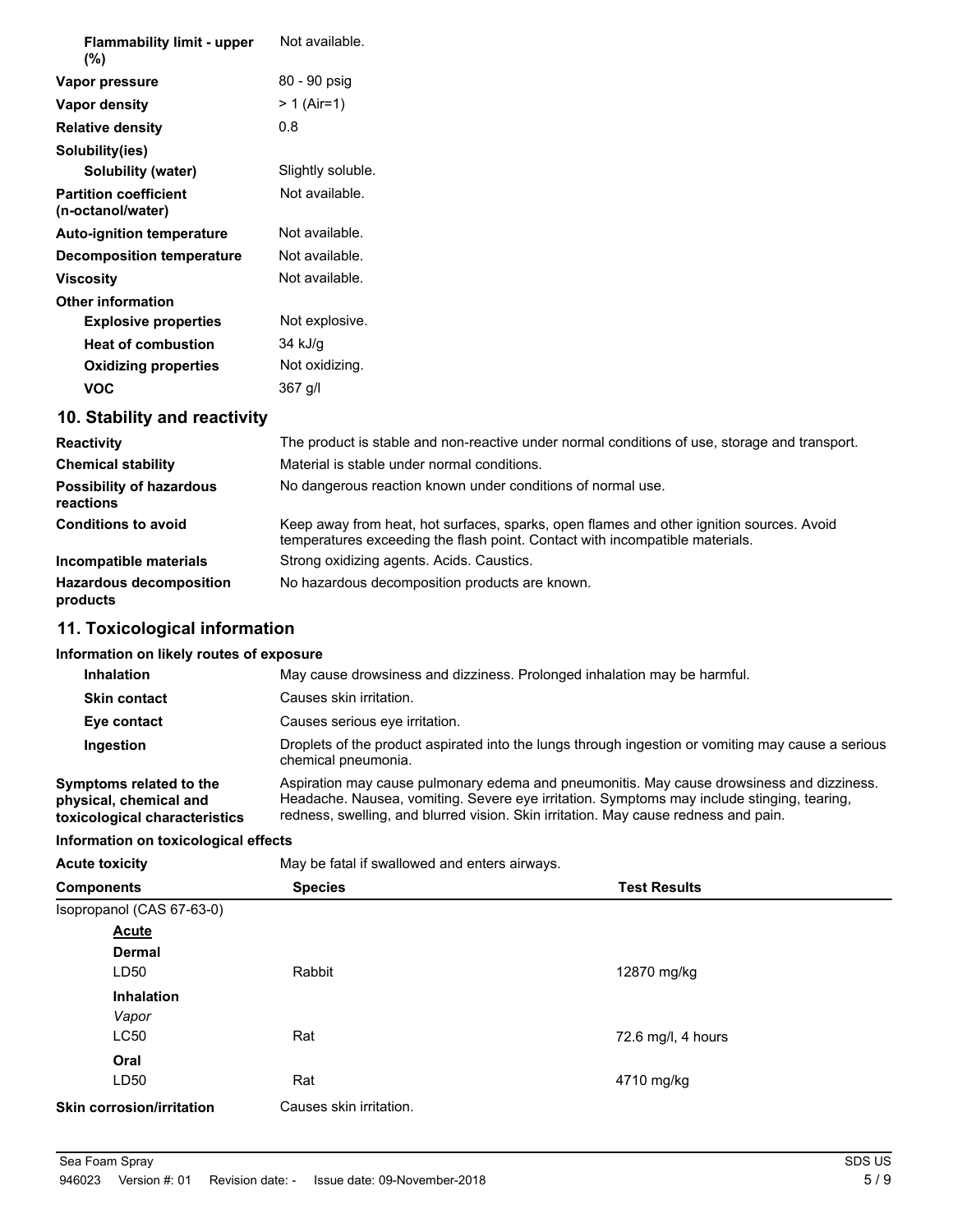| Serious eye damage/eye<br>irritation                          | Causes serious eye irritation.                                 |                                                                                                                                                                                                       |
|---------------------------------------------------------------|----------------------------------------------------------------|-------------------------------------------------------------------------------------------------------------------------------------------------------------------------------------------------------|
| Respiratory or skin sensitization                             |                                                                |                                                                                                                                                                                                       |
| <b>Respiratory sensitization</b>                              | Not a respiratory sensitizer.                                  |                                                                                                                                                                                                       |
| <b>Skin sensitization</b>                                     | This product is not expected to cause skin sensitization.      |                                                                                                                                                                                                       |
| Germ cell mutagenicity                                        | mutagenic or genotoxic.                                        | No data available to indicate product or any components present at greater than 0.1% are                                                                                                              |
| Carcinogenicity                                               | Not classifiable as to carcinogenicity to humans.              |                                                                                                                                                                                                       |
|                                                               | <b>IARC Monographs. Overall Evaluation of Carcinogenicity</b>  |                                                                                                                                                                                                       |
| Isopropanol (CAS 67-63-0)<br><b>NTP Report on Carcinogens</b> |                                                                | 3 Not classifiable as to carcinogenicity to humans.                                                                                                                                                   |
| Not listed.                                                   | OSHA Specifically Regulated Substances (29 CFR 1910.1001-1053) |                                                                                                                                                                                                       |
| Not regulated.                                                |                                                                |                                                                                                                                                                                                       |
| <b>Reproductive toxicity</b>                                  |                                                                | This product is not expected to cause reproductive or developmental effects.                                                                                                                          |
| Specific target organ toxicity -<br>single exposure           | May cause drowsiness and dizziness.                            |                                                                                                                                                                                                       |
| Specific target organ toxicity -<br>repeated exposure         | Not classified.                                                |                                                                                                                                                                                                       |
| <b>Aspiration hazard</b>                                      | May be fatal if swallowed and enters airways.                  |                                                                                                                                                                                                       |
| <b>Chronic effects</b>                                        | Prolonged inhalation may be harmful.                           |                                                                                                                                                                                                       |
| <b>Further information</b>                                    |                                                                | Intentional misuse by concentrating and inhaling the product can be harmful or fatal.                                                                                                                 |
| 12. Ecological information                                    |                                                                |                                                                                                                                                                                                       |
| <b>Ecotoxicity</b>                                            |                                                                | The product is not classified as environmentally hazardous. However, this does not exclude the<br>possibility that large or frequent spills can have a harmful or damaging effect on the environment. |
| <b>Components</b>                                             | <b>Species</b>                                                 | <b>Test Results</b>                                                                                                                                                                                   |
| Isopropanol (CAS 67-63-0)                                     |                                                                |                                                                                                                                                                                                       |

| 1999 - 19 GAO UP TO PUPID |             |                     |                        |
|---------------------------|-------------|---------------------|------------------------|
| <b>Aquatic</b>            |             |                     |                        |
| Acute                     |             |                     |                        |
| Crustacea                 | LC50        | Daphnia magna       | > 10000 mg/l, 24 hours |
| Fish                      | LC50        | Pimephales promelas | 9640 mg/l, 96 hours    |
| Chronic                   |             |                     |                        |
| Crustacea                 | EC50        | Daphnia magna       | $>$ 100 mg/l, 21 days  |
|                           | <b>NOEC</b> | Daphnia magna       | 141 mg/l, 16 days      |
|                           |             |                     | 30 mg/l, 21 days       |

**Persistence and degradability** No data is available on the degradability of this product. **Bioaccumulative potential Partition coefficient n-octanol / water (log Kow)** Isopropanol (CAS 67-63-0) 0.05 **Mobility in soil** The product is slightly soluble in water. **Other adverse effects** The product contains volatile organic compounds which have a photochemical ozone creation potential. **13. Disposal considerations**

#### Collect and reclaim or dispose in sealed containers at licensed waste disposal site. Contents under pressure. Do not puncture, incinerate or crush. Incinerate the material under controlled conditions in an approved incinerator. Do not allow this material to drain into sewers/water supplies. Do not contaminate ponds, waterways or ditches with chemical or used container. If discarded, this product is considered a RCRA ignitable waste, D001. Dispose of contents/container in accordance with local/regional/national/international regulations. **Disposal instructions Local disposal regulations** Dispose in accordance with all applicable regulations. The waste code should be assigned in discussion between the user, the producer and the waste disposal company. **Hazardous waste code**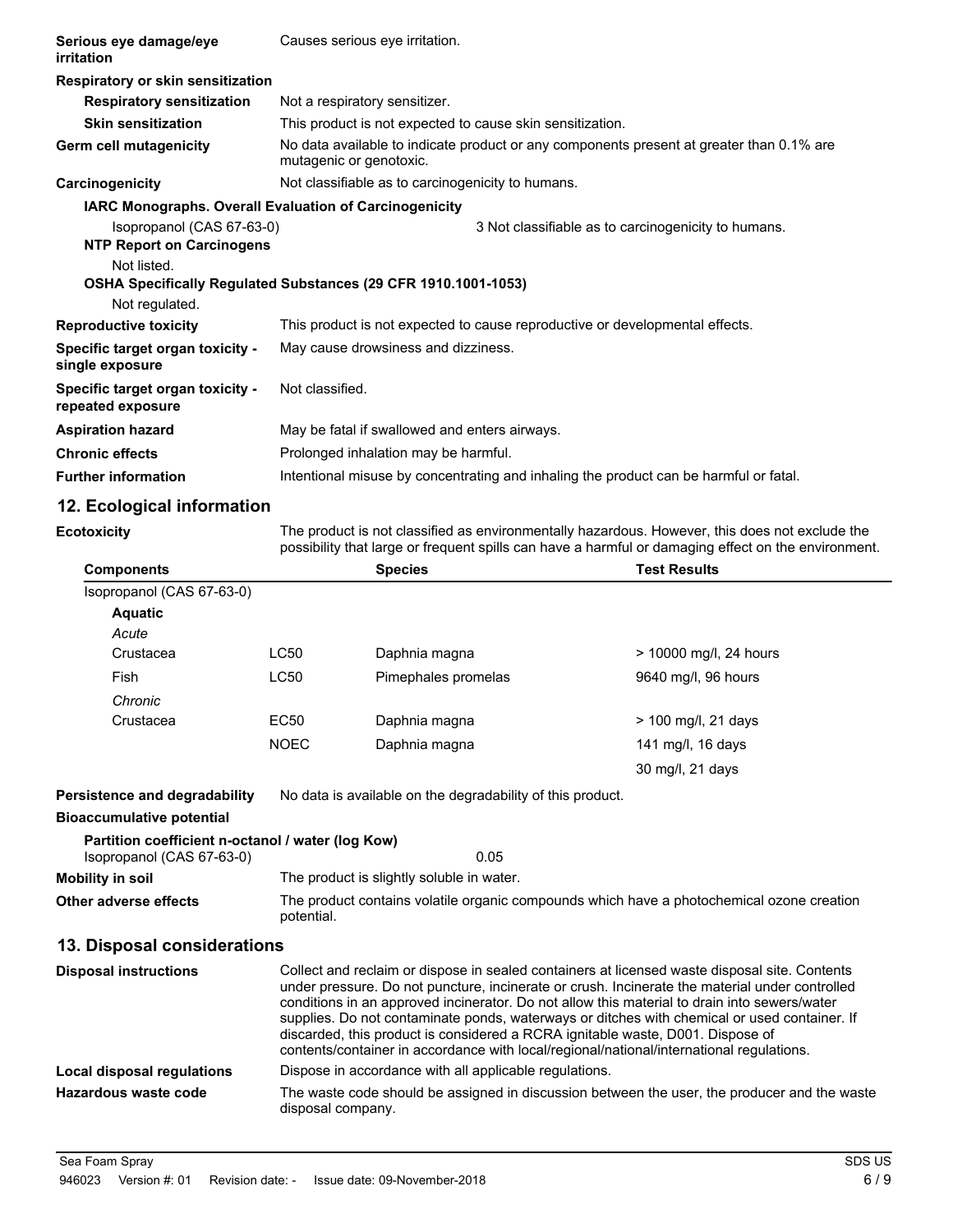| Waste from residues / unused<br>products | Dispose of in accordance with local regulations. Empty containers or liners may retain some<br>product residues. This material and its container must be disposed of in a safe manner (see:<br>Disposal instructions).                           |
|------------------------------------------|--------------------------------------------------------------------------------------------------------------------------------------------------------------------------------------------------------------------------------------------------|
| Contaminated packaging                   | Since emptied containers may retain product residue, follow label warnings even after container is<br>emptied. Empty containers should be taken to an approved waste handling site for recycling or<br>disposal. Do not re-use empty containers. |

# **14. Transport information**

| <b>DOT</b>                                                     |                                                                                                      |
|----------------------------------------------------------------|------------------------------------------------------------------------------------------------------|
| <b>UN number</b>                                               | UN1950                                                                                               |
| UN proper shipping name                                        | Aerosols                                                                                             |
| <b>Transport hazard class(es)</b>                              |                                                                                                      |
| <b>Class</b>                                                   | 2.1                                                                                                  |
| <b>Subsidiary risk</b>                                         | $\overline{a}$                                                                                       |
| Label(s)                                                       | 2.1                                                                                                  |
| <b>Packing group</b>                                           | Not applicable.                                                                                      |
| <b>Environmental hazards</b>                                   |                                                                                                      |
| <b>Marine pollutant</b>                                        |                                                                                                      |
|                                                                | Special precautions for user Read safety instructions, SDS and emergency procedures before handling. |
| <b>Special provisions</b>                                      | N82                                                                                                  |
| <b>Packaging exceptions</b>                                    | 306                                                                                                  |
| Packaging non bulk                                             | None                                                                                                 |
| Packaging bulk                                                 | None                                                                                                 |
| <b>IATA</b>                                                    |                                                                                                      |
| <b>UN number</b>                                               | UN1950                                                                                               |
| UN proper shipping name                                        | Aerosols                                                                                             |
| <b>Transport hazard class(es)</b>                              |                                                                                                      |
| Class                                                          | 2.1                                                                                                  |
| <b>Subsidiary risk</b>                                         |                                                                                                      |
| Packing group                                                  | Not applicable.                                                                                      |
| <b>Environmental hazards</b>                                   |                                                                                                      |
| <b>ERG Code</b>                                                | 10 <sub>L</sub>                                                                                      |
|                                                                | Special precautions for user Read safety instructions, SDS and emergency procedures before handling. |
| <b>IMDG</b>                                                    |                                                                                                      |
| UN number                                                      | <b>UN1950</b>                                                                                        |
| UN proper shipping name                                        | Aerosols                                                                                             |
| <b>Transport hazard class(es)</b>                              |                                                                                                      |
| Class                                                          | 2.1                                                                                                  |
| <b>Subsidiary risk</b>                                         |                                                                                                      |
| Packing group                                                  | Not applicable.                                                                                      |
| <b>Environmental hazards</b>                                   |                                                                                                      |
| <b>Marine pollutant</b>                                        |                                                                                                      |
| <b>EmS</b>                                                     | $F-D, S-U$                                                                                           |
|                                                                | Special precautions for user Read safety instructions, SDS and emergency procedures before handling. |
| Transport in bulk according to<br>Annex II of MARPOL 73/78 and | Not established.                                                                                     |
| the IBC Code                                                   |                                                                                                      |
| 15. Regulatory information                                     |                                                                                                      |
| <b>US federal requisitions</b>                                 | This product is a "Hazardous Chemical" as defined by the OSHA Hazard Communi                         |

| US federal regulations    | Standard, 29 CFR 1910.1200.                                           | This product is a "Hazardous Chemical" as defined by the OSHA Hazard Communication |  |
|---------------------------|-----------------------------------------------------------------------|------------------------------------------------------------------------------------|--|
|                           | TSCA Section 12(b) Export Notification (40 CFR 707, Subpt. D)         |                                                                                    |  |
| Not regulated.            |                                                                       |                                                                                    |  |
|                           | <b>CERCLA Hazardous Substance List (40 CFR 302.4)</b>                 |                                                                                    |  |
| Isopropanol (CAS 67-63-0) |                                                                       | Listed.                                                                            |  |
|                           | <b>SARA 304 Emergency release notification</b>                        |                                                                                    |  |
| Not regulated.            |                                                                       |                                                                                    |  |
|                           | <b>OSHA Specifically Requiated Substances (29 CFR 1910.1001-1053)</b> |                                                                                    |  |
| Not regulated.            |                                                                       |                                                                                    |  |
|                           |                                                                       |                                                                                    |  |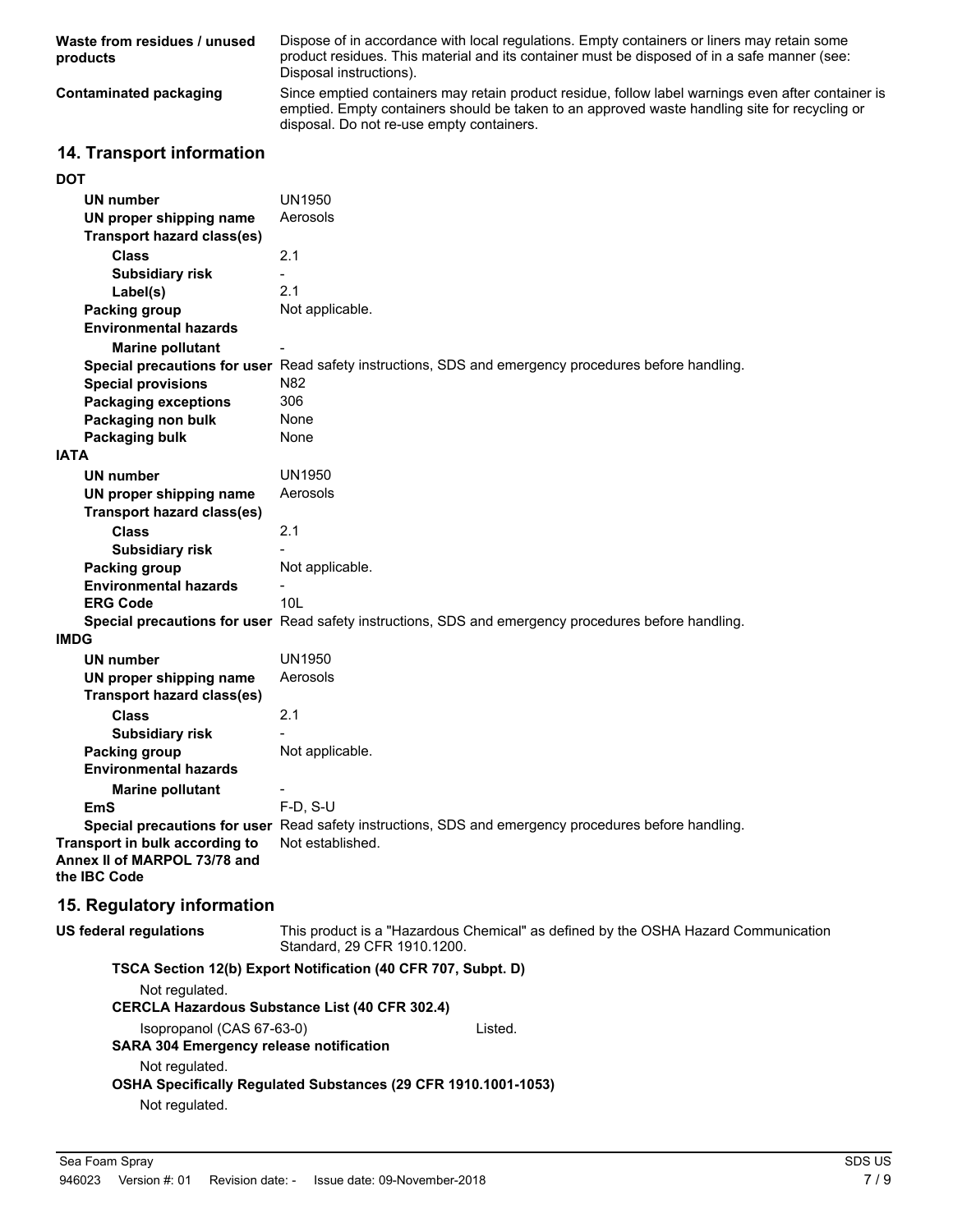| Superfund Amendments and Reauthorization Act of 1986 (SARA)<br><b>SARA 302 Extremely hazardous substance</b><br>Not listed.                                                |                                                                                                                 |                                                                                                                 |                                                                                                                  |                        |
|----------------------------------------------------------------------------------------------------------------------------------------------------------------------------|-----------------------------------------------------------------------------------------------------------------|-----------------------------------------------------------------------------------------------------------------|------------------------------------------------------------------------------------------------------------------|------------------------|
| SARA 311/312 Hazardous<br>chemical                                                                                                                                         | Yes                                                                                                             |                                                                                                                 |                                                                                                                  |                        |
| <b>Classified hazard</b><br>categories                                                                                                                                     | Gas under pressure<br>Skin corrosion or irritation<br>Serious eye damage or eye irritation<br>Aspiration hazard | Flammable (gases, aerosols, liquids, or solids)<br>Specific target organ toxicity (single or repeated exposure) |                                                                                                                  |                        |
| SARA 313 (TRI reporting)<br><b>Chemical name</b>                                                                                                                           |                                                                                                                 | <b>CAS number</b>                                                                                               | % by wt.                                                                                                         |                        |
| Isopropanol                                                                                                                                                                |                                                                                                                 | 67-63-0                                                                                                         | $10 - 20$                                                                                                        |                        |
| Other federal regulations                                                                                                                                                  |                                                                                                                 |                                                                                                                 |                                                                                                                  |                        |
| Clean Air Act (CAA) Section 112 Hazardous Air Pollutants (HAPs) List<br>Not regulated.<br>Clean Air Act (CAA) Section 112(r) Accidental Release Prevention (40 CFR 68.130) |                                                                                                                 |                                                                                                                 |                                                                                                                  |                        |
| Not regulated.                                                                                                                                                             |                                                                                                                 |                                                                                                                 |                                                                                                                  |                        |
| <b>Safe Drinking Water Act</b><br>(SDWA)                                                                                                                                   |                                                                                                                 |                                                                                                                 | Contains component(s) regulated under the Safe Drinking Water Act.                                               |                        |
|                                                                                                                                                                            |                                                                                                                 |                                                                                                                 | FEMA Priority Substances Respiratory Health and Safety in the Flavor Manufacturing Workplace                     |                        |
| Isopropanol (CAS 67-63-0)                                                                                                                                                  |                                                                                                                 | Low priority                                                                                                    |                                                                                                                  |                        |
| <b>US state regulations</b>                                                                                                                                                |                                                                                                                 |                                                                                                                 |                                                                                                                  |                        |
| US. Massachusetts RTK - Substance List<br>Carbon dioxide (CAS 124-38-9)<br>Hydrocarbon blend (CAS -)<br>Isopropanol (CAS 67-63-0)                                          |                                                                                                                 |                                                                                                                 |                                                                                                                  |                        |
| US. New Jersey Worker and Community Right-to-Know Act                                                                                                                      |                                                                                                                 |                                                                                                                 |                                                                                                                  |                        |
| Carbon dioxide (CAS 124-38-9)<br>Isopropanol (CAS 67-63-0)                                                                                                                 |                                                                                                                 |                                                                                                                 |                                                                                                                  |                        |
| US. Pennsylvania Worker and Community Right-to-Know Law                                                                                                                    |                                                                                                                 |                                                                                                                 |                                                                                                                  |                        |
| Carbon dioxide (CAS 124-38-9)<br>Isopropanol (CAS 67-63-0)<br><b>US. Rhode Island RTK</b>                                                                                  |                                                                                                                 |                                                                                                                 |                                                                                                                  |                        |
| Carbon dioxide (CAS 124-38-9)<br>Hydrocarbon blend (CAS -)<br>Isopropanol (CAS 67-63-0)                                                                                    |                                                                                                                 |                                                                                                                 |                                                                                                                  |                        |
| <b>California Proposition 65</b>                                                                                                                                           |                                                                                                                 |                                                                                                                 |                                                                                                                  |                        |
| is not known to contain any chemicals currently listed as carcinogens or reproductive toxins. For<br>more information go to www.P65Warnings.ca.gov.                        |                                                                                                                 |                                                                                                                 | California Safe Drinking Water and Toxic Enforcement Act of 2016 (Proposition 65): This material                 |                        |
| subd. $(a)$                                                                                                                                                                |                                                                                                                 |                                                                                                                 | US. California. Candidate Chemicals List. Safer Consumer Products Regulations (Cal. Code Regs, tit. 22, 69502.3, |                        |
| Hydrocarbon blend (CAS -)<br>Isopropanol (CAS 67-63-0)                                                                                                                     |                                                                                                                 |                                                                                                                 |                                                                                                                  |                        |
| <b>International Inventories</b>                                                                                                                                           |                                                                                                                 |                                                                                                                 |                                                                                                                  |                        |
| Country(s) or region                                                                                                                                                       | Inventory name                                                                                                  |                                                                                                                 |                                                                                                                  | On inventory (yes/no)* |
| Australia                                                                                                                                                                  |                                                                                                                 | Australian Inventory of Chemical Substances (AICS)                                                              |                                                                                                                  | Yes                    |
| Canada<br>Canada                                                                                                                                                           | Domestic Substances List (DSL)                                                                                  |                                                                                                                 |                                                                                                                  | Yes                    |
| China                                                                                                                                                                      | Non-Domestic Substances List (NDSL)                                                                             | Inventory of Existing Chemical Substances in China (IECSC)                                                      |                                                                                                                  | No<br>Yes              |
| Europe                                                                                                                                                                     | Substances (EINECS)                                                                                             | European Inventory of Existing Commercial Chemical                                                              |                                                                                                                  | Yes                    |
| Europe                                                                                                                                                                     |                                                                                                                 | European List of Notified Chemical Substances (ELINCS)                                                          |                                                                                                                  | No                     |
| Japan                                                                                                                                                                      |                                                                                                                 | Inventory of Existing and New Chemical Substances (ENCS)                                                        |                                                                                                                  | Yes                    |
| Korea                                                                                                                                                                      | Existing Chemicals List (ECL)                                                                                   |                                                                                                                 |                                                                                                                  | Yes                    |
| Sea Foam Spray                                                                                                                                                             |                                                                                                                 |                                                                                                                 |                                                                                                                  | SDS US                 |